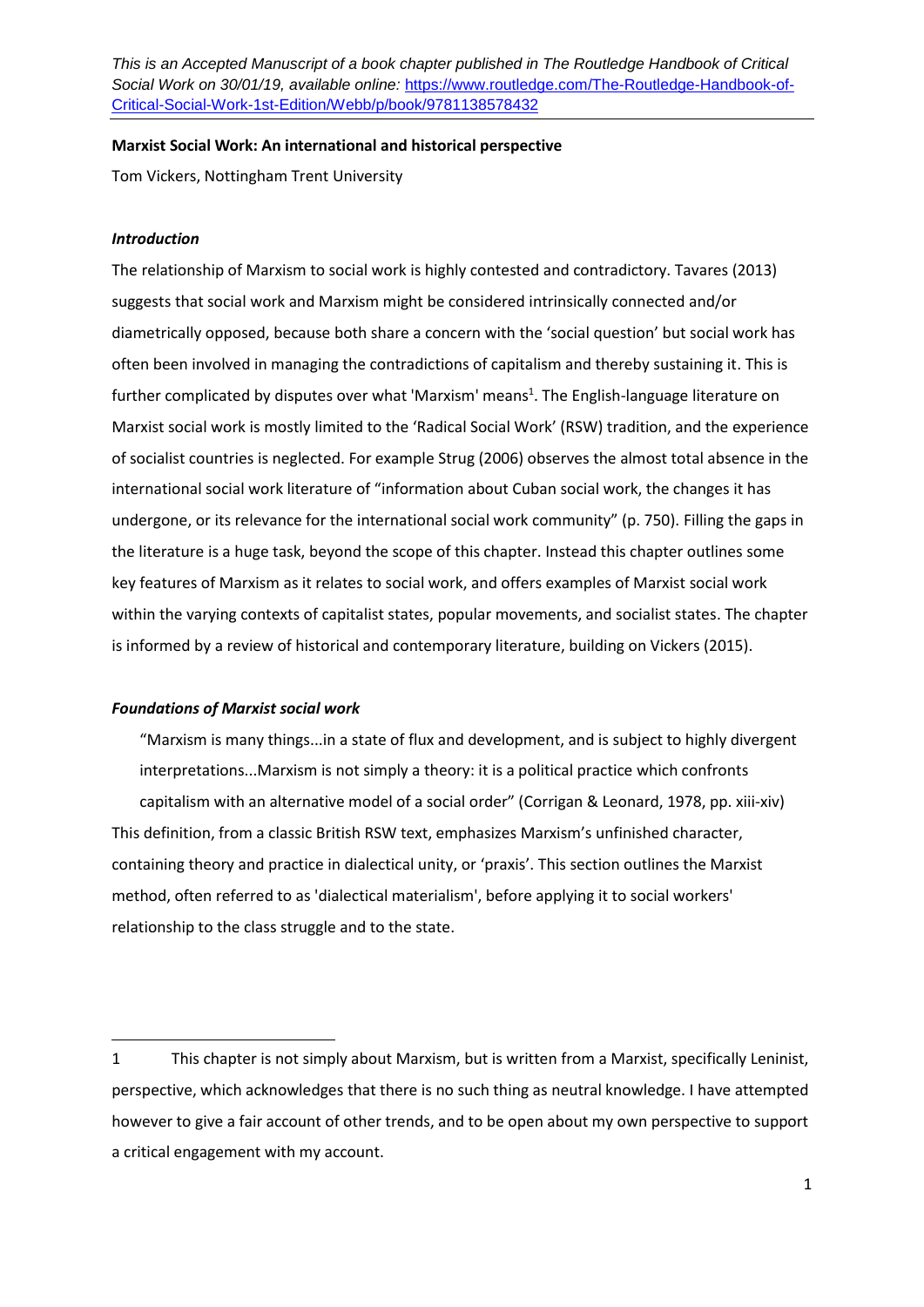# *Dialectical Materialism*

"Everything is ... mediated, bound into One, connected by transitions [in a] law-governed connection of the *whole (process)* of the world" (Lenin, 1895-1916/1972, p. 103, emphasis in the original).

The Marxist analytic method involves an iterative movement from holistic and concrete living phenomena to a "number of determinant, abstract, general relations" and from there back to a more complex understanding of the living whole. Throughout this process, sight must be maintained of the primacy of the whole, avoiding confusing the analytic process with the actual formation of concrete phenomena through the action of pre-existing and independent abstractions (Marx, 1857/1973, pp. 100-102). For the most part this method is implicit in Marx's own writing (presented most explicitly in Marx, 1857/1973; 1859/1971; 1845/1991).

Marxism directs attention to the way consciousness is shaped by experience, and how experience is shaped in turn by social structures, in particular the processes of production and reproduction. The central premises of Marxism, derived from empirical and historical study, are that people must produce in order to satisfy their needs, that the satisfaction of these needs leads to further needs, that people act to reproduce not only themselves but also their species, and that all of this activity is organised socially, depending on the means of production available (Marx & Engels, 1845/1991, pp. 48-52). In one example of the application of this to social work, Corrigan and Leonard (1978) explore the way migrant families within Britain can be better understood by viewing them in the context of the relations of production in their country of origin, and how these interact with conditions arising from relations of production within Britain (pp. 129-132). Today we must add to this differential treatment by the state based on a combination of immigration status, country of origin and class (Vickers 2012). Such understandings enhance agency by developing an understanding of the way subjective actions are shaped and limited by objective conditions.

Dialectical materialism is distinguished from crude materialism by its acknowledgement that ideas influence the future development of material conditions. It is not purely the material level that determines the development of history, but also "the legal, political, religious, artistic or philosophic - in short, ideological forms in which men become conscious of this conflict and fight it out" (Marx, 1859/1971, p. 21), and which interact dialectically with the material base. Human agency plays a vital role but does not operate in a vacuum.

2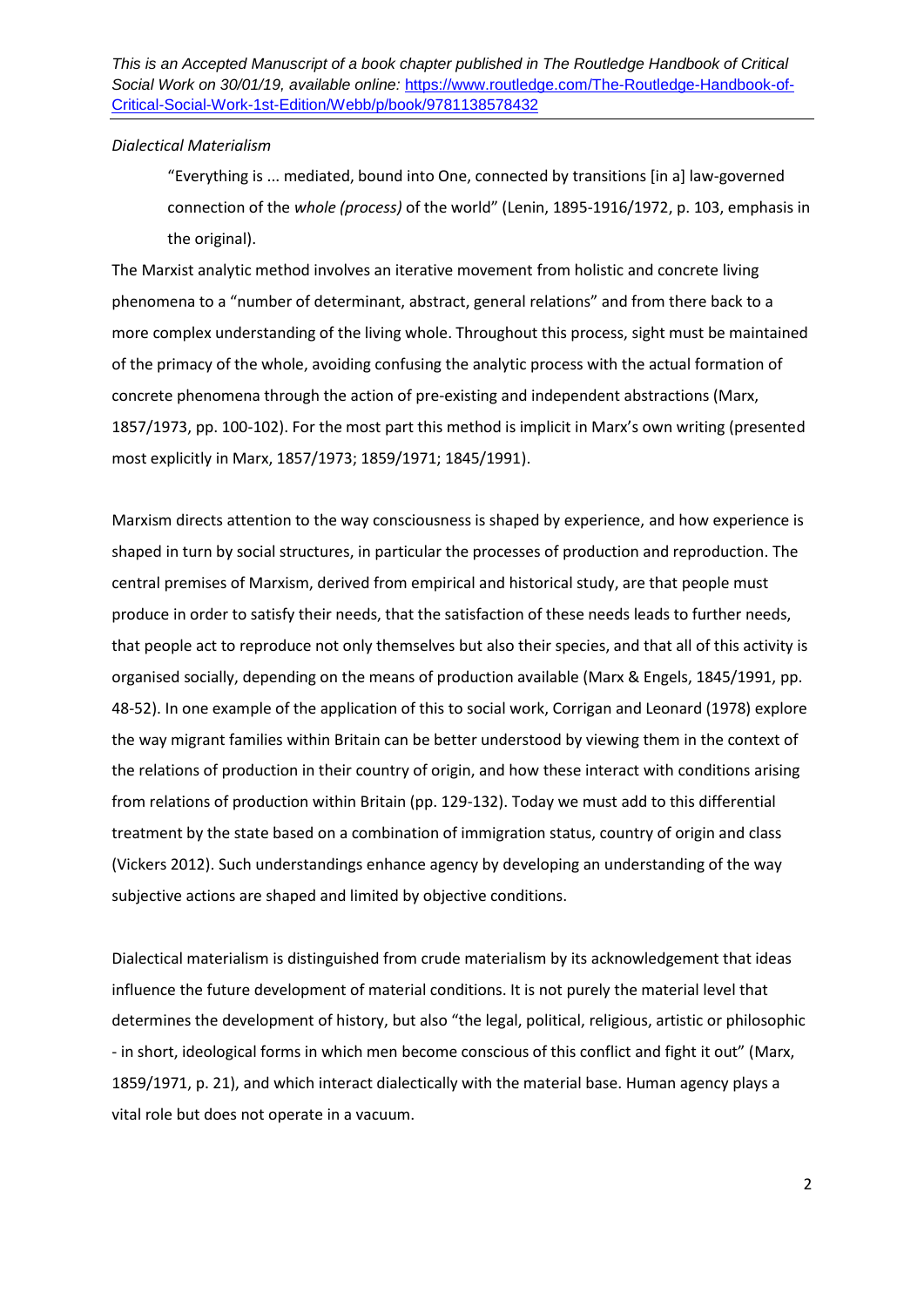### *Social workers in the class struggle*

Marxism uncovers the political character of social work, which has often been obscured by claims to impartiality and universal human rights. As Galper (1980) says in another classic RSW text:

"conventional practice is fully political, whether or not its politics are acknowledged. The ends it serves, however, are conservative ones. Radicals do not seek to introduce politics into an apolitical situation. Rather we mean to challenge the politics of compliance and to introduce the politics of resistance and change" (pp. 10-11).

Mota (2013) makes similar points regarding contemporary social work in Brazil, and warns against the tendency for practice to "regress in search of the applied, the effective, presenting itself as a means to prepare for 'complex work'", thereby losing its capacity to engage critically with "social macro-processes", and limiting practice to maintaining the status quo (p. 31).

For Marxists, the necessarily political nature of social work is rooted in the class struggle. Marxism is not the only school of thought that focuses on class, but Ferguson (2011) distinguishes Marxist approaches by their attention to inequalities in ownership of the means of production, as opposed to simply in distribution, and exploitation, as opposed to simply domination (pp. 128-129). This can inform practice, by pointing to the kind of structural changes that might be needed to more effectively address social problems and by identifying connections between different sections of society who have a shared interest in struggling for change. By defining class as fundamentally rooted in peoples' relationship to the means of production, oppression based on factors such as gender, 'race', and disability can be integrated as part of a holistic analysis.

# *Marxist analyses of the state*

The state is of crucial significance, both for the class struggle and for social work, and for Marxist social workers it is therefore decisive (Bailey & Brake, 1975, p. 2). Marxists analyses of the state vary, including its capacity for reform, and if it must be abolished then what should replace it. Lenin [\(1917/1972\)](#page-12-0) defines the state as an institution emerging in the midst of class struggle as a means of holding in check irreconcilable antagonisms in order to stabilize the system. In this view the state emerges as a set of institutions representing the economically dominant class, who, through the exercise of a state apparatus specifically tailored to its needs, maintains itself as the politically dominant class within a given geographical territory (pp. 8-14). Another important Marxist theorist of the state is Gramsci [\(1929-1935/1982\)](#page-12-0), who analyses the dialectical relationship between consent and coercion in the modern capitalist state. Disagreements with the Leninist conception of the state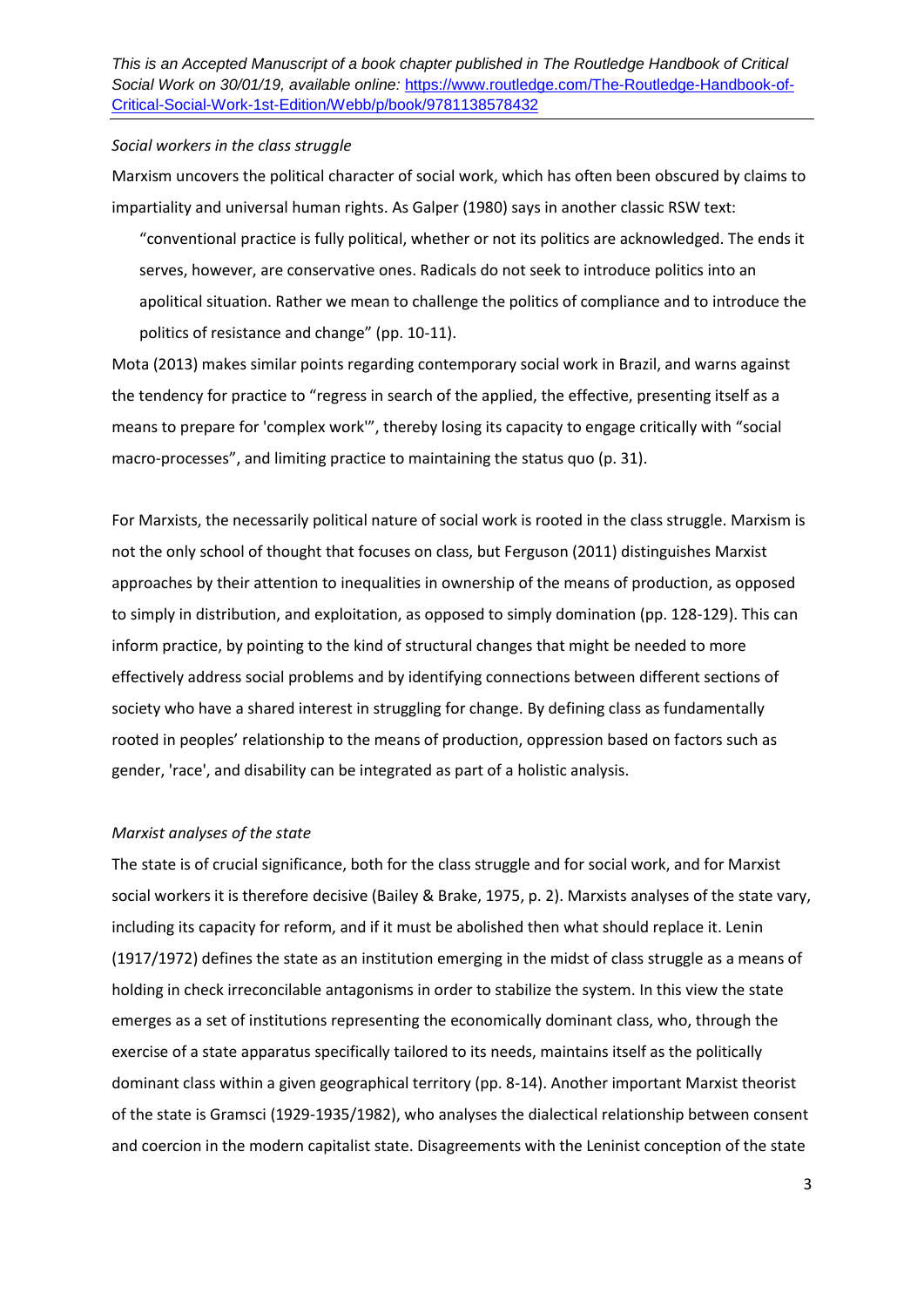typically concern arguments that the capitalist state either enjoys 'relative autonomy' from capitalist pressures, and is neutral with regard to class, to be fought over by competing interest groups, or that it is not coherent, with different interests served by different sections of the state. The latter argument sometimes differentiates between a 'good' side of the capitalist state, including social services, health, education and nationalised industries, and a 'bad' side, including defence, law and order, and aid to private industry (London Edinburgh Weekend Return Group [LEWRG], 1980, pp. 52- 53). Differences follow from this regarding whether a transition to socialism is possible while the capitalist state remains intact, or whether a revolution is necessary.

Among revolutionary Marxists, there is a divergence between those who define themselves as 'libertarian' or 'autonomous' Marxists, who reject the need for any kind of state, and those who argue a state of a special kind is needed, a socialist state, in order to facilitate a transition to a classless society. There is a further division within the latter as to what constitutes a socialist state, with different Marxists defining the same states as 'socialist', 'state capitalist', 'degenerate' or 'deformed workers'' states (Galper, 1980, pp. 29-39). Where Marxists tend to agree, is in viewing the class character of a specific state as of great importance in creating the conditions under which social work operates.

#### *Marxist approaches to social work under capitalism*

Marxist social work under capitalism is not always recognised as such because the threat Marxism poses to the capitalist state means social workers may jeopardise their employment by openly declaring their Marxism. Other Marxist-informed practice is simply never written about, and this is particularly likely when practice occurs within non-professional settings. Although social work academics often have greater freedom than practitioners, there has still been a tendency to avoid explicitly discussing Marxist influences.

The most public face of Marxist social work under capitalism has been as an influential strand within 'Radical Social Work' (RSW), which has existed in most advanced capitalist countries since at least the 1970s (Ablett & Morley 2016). In the United States (US), Reisch and Andrews [\(2001\)](#page-12-0) trace its history further back, through the 1930s Rank and File Movement led by Marxists such as Bertha Reynolds, who "warned that unless New Deal policies moved beyond 'offering palliatives to assuage the miseries of poverty and racism', social workers would do little more than 'carry out the designs of the ruling class and victimize clients'" (p. 79). RSW became prominent again in the early twenty-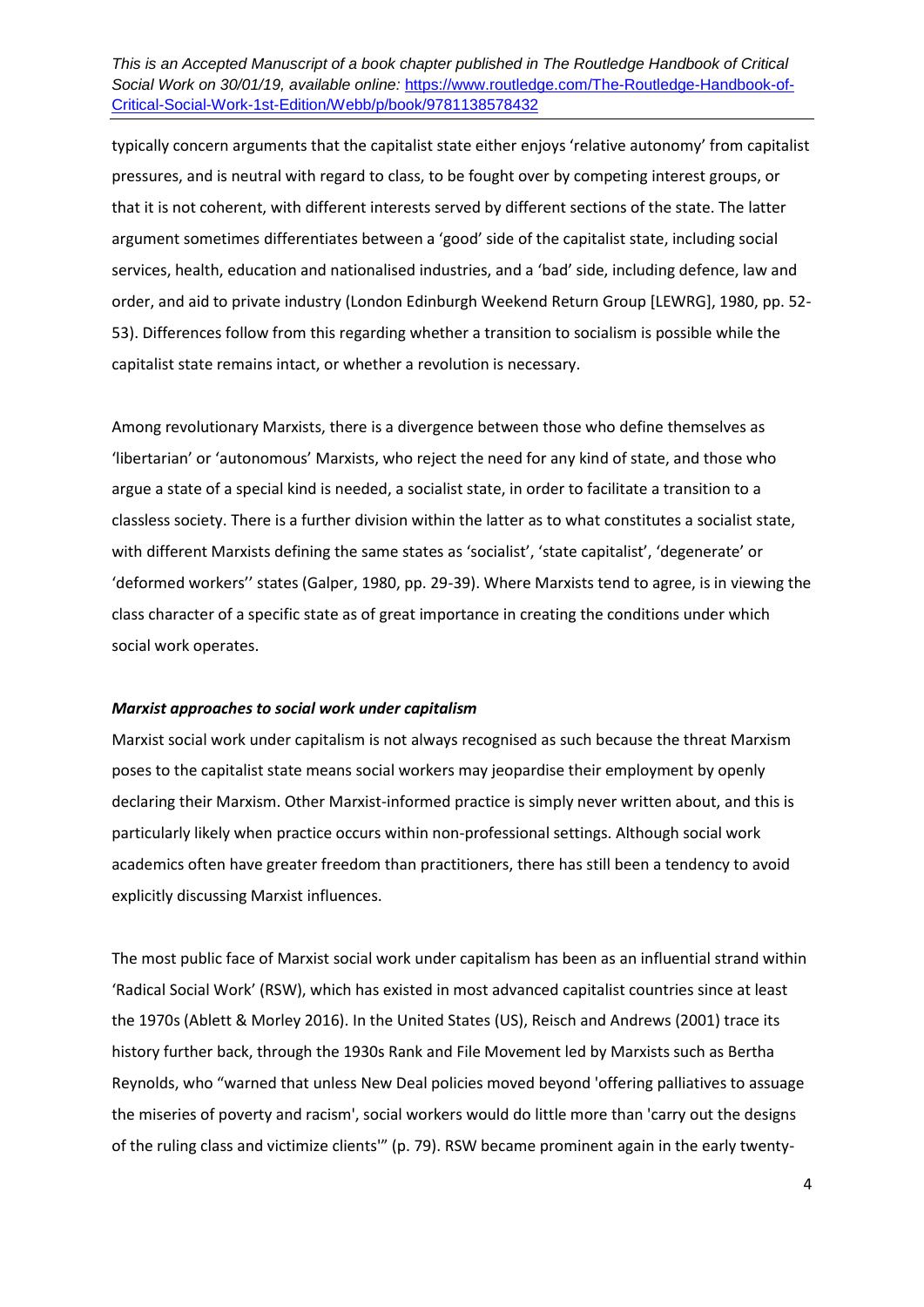first century through the Social Work Action Network (SWAN) and publications such as Lavalette [\(2011\)](#page-12-0) and the journal *Critical and Radical Social Work*, founded in 2013. RSW has come to involve practitioners and educators in a wide range of countries [\(Lavalette & Ferguson 2011\)](#page-12-0). In Britain a separation of social work and community work since the 1960s gave rise to a distinct strand of radical community work (e.g[. Craig, Derricourt, & Loney, 1982\)](#page-12-0), covering forms of practice which would be considered social work in many countries. The following discussion will focus on Britain and the US, both because they have a more extensive RSW literature and because of their significant impact on RSW internationally. I focus here on the more explicitly Marxist elements within the radical tradition, while acknowledging Marxism's wider influence, for example within some feminist, green and anti-racist approaches, and that not all Marxist social work writers explicitly discuss Marxist theory.

The contradictory character of capitalist state welfare has been a central concern and point of debate within RSW. State welfare benefits capitalists by helping to ensure a healthy and compliant workforce and plays a role in managing the behaviour of the working class, which might be considered oppressive. Yet at the same it offers services and resources that benefit working class people. Focusing on the US, Stevenson [\(1978\)](#page-12-0) points out that while elements of control and service are inherent in all 'human services', including social work, the balance is different for different groups, with the example that:

"the service aspect is dominant in New York City schools when teachers teach white middleclass students. The control aspect is dominant when they teach black and Latino workingclass students". (p. 459)

In a concise article that moves beyond many of the classic social work texts in its treatment of the political economy of welfare, Stevenson (1978) argues that human services are characterised by:

- the simultaneous production and consumption of the 'product';
- direct contact between producers and consumers;
- an incentive for producers to deliver their services in a way that maintains dependency in order to maintain demand.

While this suggests social workers have a direct stake in maintaining the oppression of their clients, it also points to the necessity of direct human contact, which creates potential for shared understandings and solidarity. Such an analysis explains the tendencies within capitalist state welfare for social workers to be pulled in contradictory directions, to either side with service users to overturn the basis of their oppression, or cooperate with the state in managing service users'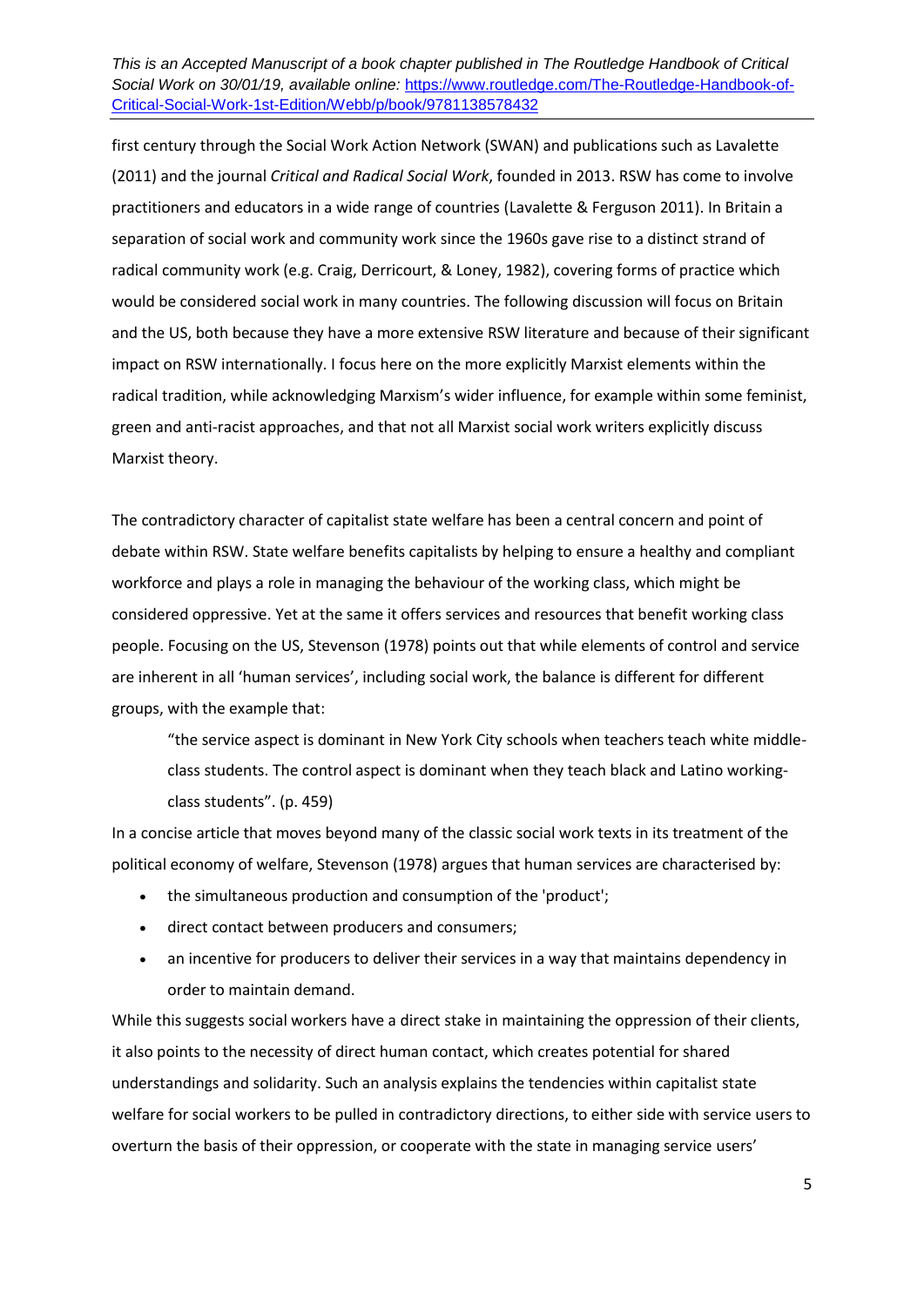responses to their oppression such that the status quo is maintained. Singh and Cowden (2015) argue that such contradictions are intensifying as capitalism in a period of crisis expands its search for new sources of profit, including "the exploitation of psychological need" (p. 376), and the increasing use of market mechanisms to allocate services. Marxist social workers have responded to these contradictions in diverse ways (see Vickers 2015).

Some Marxists argue there is not necessarily a contradiction between meeting immediate needs and organising for structural change, but rather that social workers should link the personal and immediate with the collective and the long-term as part of a multi-dimensional practice:

"If counselling is required, it must be provided. But if...counselling...fails...to link...temporary and partial solutions with the larger social transformation that is required for realistic solutions, then it is extremely limited, at best, and deceptive and repressive, at worst. Radical practice...is another way to look at what it means to take our commitment to meeting [immediate] needs seriously." (Galper, 1980, pp. 12-13).

Following this approach, standard processes of referral might be reinterpreted to include workers "investigating appropriate political resources in the community and determining their relevance to the particular issues faced by those with whom we work" (Galper, 1980, p. 137). Social work can also play an important role in supporting people to sustain their involvement in collective struggle. For example, Bailey and Brake (1975) argue for the need to help people overcome the "psychological damage" which may result from resisting capitalist hegemony and struggling for an alternative viewpoint (pp. 9-10). Baldock (1982, p. 30) draws on work with single parents to argue that RSW can foster mutual caring networks and make demands for state resources, to enable political participation among sections of the working class who are often excluded. The importance of this can be seen in contemporary struggles such as the Focus E15 housing campaign, started by a group of young single mothers and sustained for many years (Watt, 2016).

The relationship between workplace and community struggle has been contested among Marxist social workers. Fleetwood and Lambert (1982, pp. 48-58) discuss the disconnect between socialist community workers' experience of housing struggles and the orthodoxy of socialist practice in Britain in the 1970s, which "scorned non-workplace struggles" and "exhorted activists to link up with trade unions and trades councils in the muscle of the labour movement", even in a period where "the very existence at the moment of a labour movement can be seriously doubted" (p. 49). Against this the authors propose a form of socialist practice that: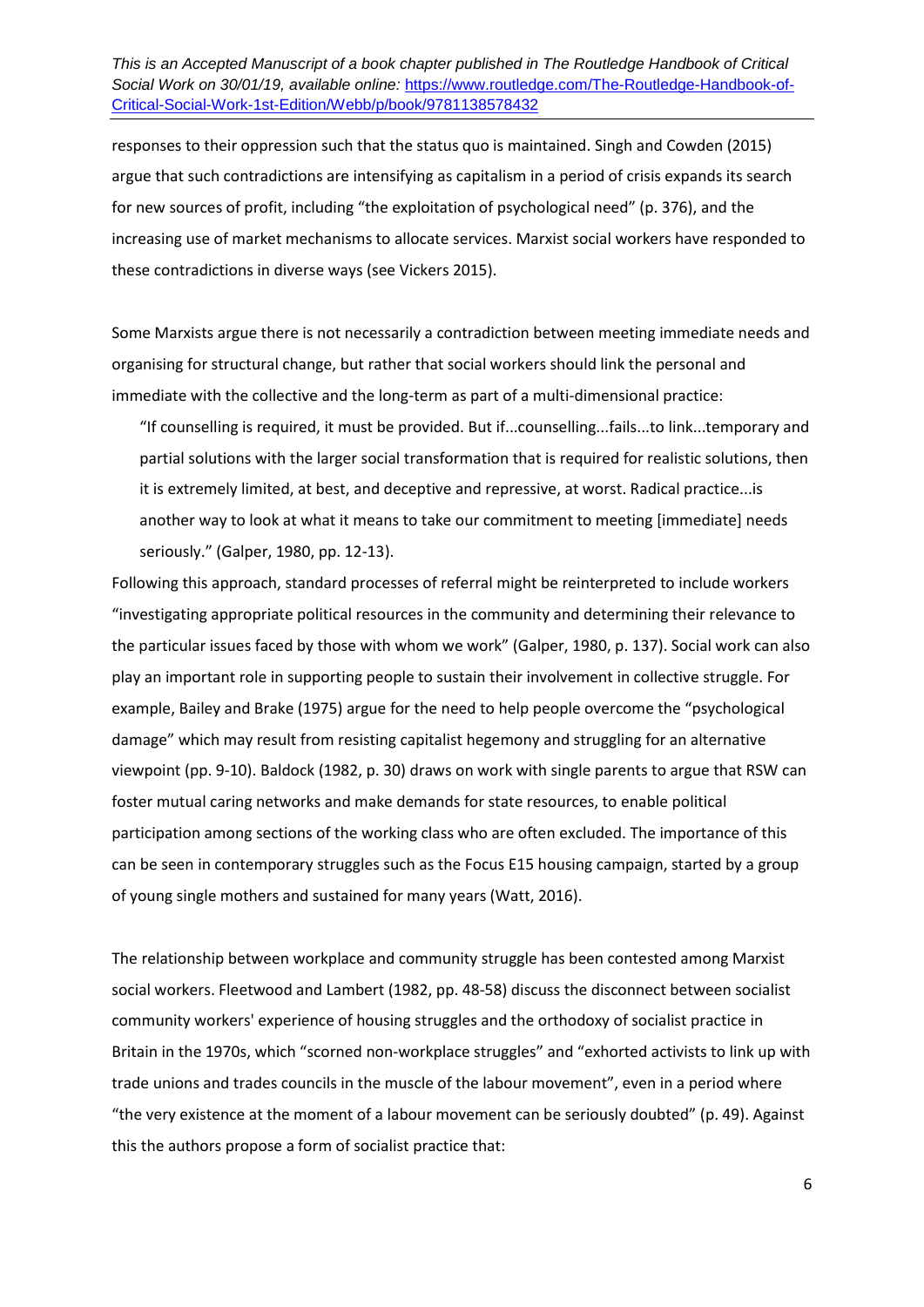"starts and grows with the experience of people in struggle...developing techniques, organisational forms and relationships which recognise the personal barriers (constructed by capitalist society) to a class consciousness...it will entail people to do extraordinary things, to dress up, sing songs, perform antics in council chambers, to travel unprecedented distances." (p. 57).

These points remain relevant today. In a recent example of the contradictory role of trade unions, in June 2013 Britain's biggest public sector union, Unison, issued a circular to its local government branches regarding a cut to welfare payments for social housing tenants, popularly dubbed the 'bedroom tax'. The circular expressed the union's opposition to the cut, but nevertheless instructed its members to cooperate with its implementation lest they jeopardise their employment. Tenants themselves showed much more determined opposition, mounting campaigns across Britain and winning some concessions (Owen, 2013).

The Community Development Projects (CDPs), set up by the UK Home Office in 1969, offer an example of paid professionals using state resources to organise with working-class people on a range of initiatives and produce damning reports on the capitalist state. For some workers this was directly connected to revolutionary aims. A group of CDP workers came together to form the Political Economy Collective, drawing directly on Marxism (Craig, et al., 1982, p. 3). Armstrong, Banks and Craig's (2016) survey of PEC bulletins shows that the group's work was driven by the practical need to understand the structural causes of problems facing working class people, together with CDP workers' exposure to Marxism through meeting other CDP workers. Blagg and Dericourt (1982) argue for the revolutionary potential of such approaches by drawing on the Marxist Althusser's analysis of how the class struggle emerges through and draws together a multiplicity of contradictions, facing for example unemployed young people, black people, and women outside waged work, and Gramsci's analysis of the state penetrating into every aspect of social life and thereby creating multiple fronts for the class struggle. More recent applications of this approach can be seen in community campaigns on issues such as immigration controls (Vickers, 2014).

### *Popular social work*

Lavalette and Iaoakimidis (2011) use the term 'popular social work', to encompass welfare activities organised within social movements, including situations where the state breaks down or during periods of revolutionary war. There is a rich tradition of communist provision of welfare services as part of anti-capitalist struggles, dating back to Karl Marx, who founded the Committee for the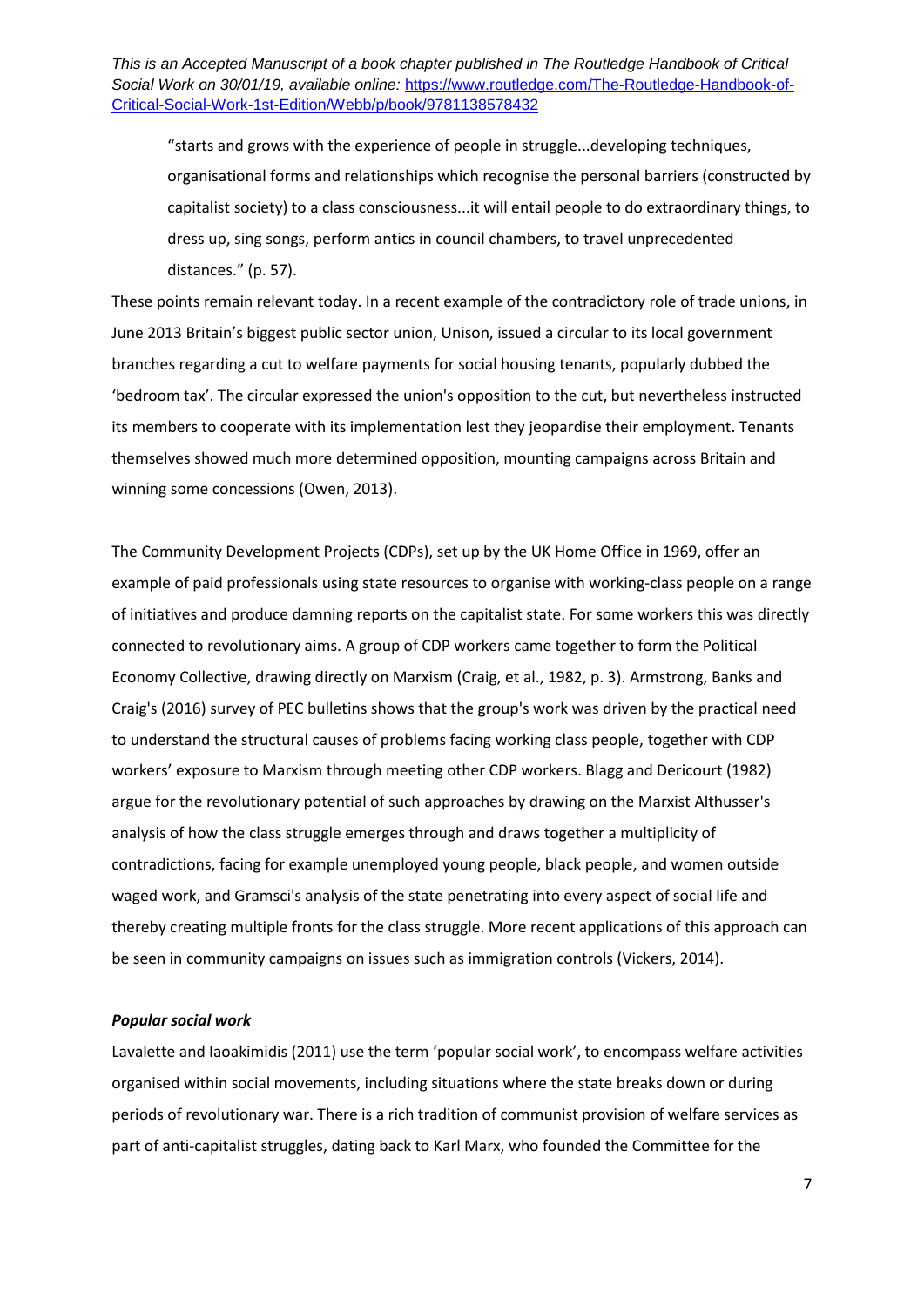Support of Imprisoned and Emigrated Revolutionaries in 1848. Significant international efforts since then include the International Organisation for the Support of Fighters for the Revolution (MOPR), known in many countries as 'International Red Aid', which was founded in 1922, and more recently Cuba's international solidarity in education, sport and health care [\(Kirk and Erisman, 2009](#page-12-0)). MOPR's national sections supported communists and their families who had been imprisoned, injured or killed in the course of political activity through "legal counselling, social welfare for prisoners [including cash, clothing and food for their families], children's homes, support for campaigns directed at the liberation of communist political prisoners and support for political refugees" (Schilde, 2003, p. 144). By 1933 there were national sections in 71 countries. The largest membership was in the Soviet Union, exceeding 10 million by 1940, whose financial contributions supported tens of thousands of people in capitalist countries as diverse as Germany, India, Poland, Java, and Bulgaria.

Other examples of popular social work informed by Marxism include:

- from the 1930s the "patriotic and revolutionary Vietnamese tried to build networks of youth, students, workers (horse-cart drivers, carpenters, shoe-makers, porters) in the form of 'red relief services' to serve the poor and provide mutual assistance", often forced to operate clandestinely (Oanh, 2002, p. 85);
- from 1940-1944 in Greece, the communist-led EAM movement developed popular forms of welfare provision based on grassroots democracy and solidarity as part of their resistance to Nazi occupation, encompassing "the fight for survival, popular administration and 'holisitic development'" (Ioakimidis, 2011, pp. 115).
- in Nicaragua, following the establishment of a revolutionary progressive state by the Sandinista movement, social workers who were part of the 'reconceptualisation movement' facilitated the active participation of the people in the development of society, centred around Freirian methods of popular education (Wilson & Hernández, 2011; also Tavares, 2013).
- since the 1980s in Brazil, there has been a strongly interventionist current of social work, forming a pole of attraction for professionals in other fields seeking a more critical perspective, and involving social workers as "producers of a critical mass in the realm of social, popular and union movements" (Mota, 2013, p. 29)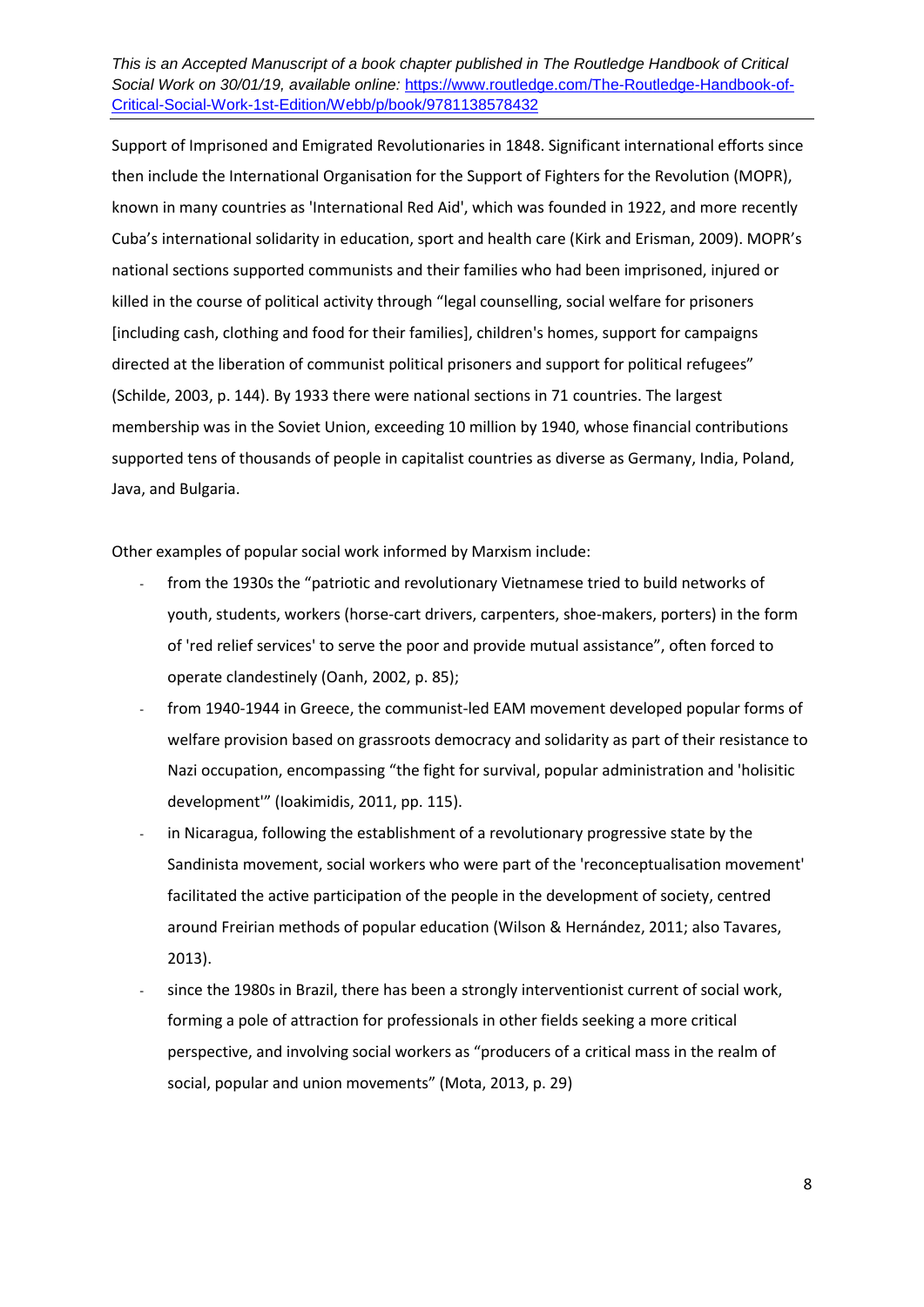# *Marxist approaches to social work under socialism*

Socialism is a highly contested term, as is its application to specific countries. In this chapter socialism is defined as a form of society in which: social ownership of the means of production predominates; society is consciously organised toward the goal of meeting the needs of humanity and creating conditions for each individual to flourish; and a state exists which is tailored to these ends (Galper, 1980, pp. 29-39). The actual structures and practice of socialist countries has been incredibly varied, including over the last century countries in Africa, Asia, Europe, and North and South America. A full consideration of Marxist approaches to social work under socialism is beyond the scope of this chapter. It would require analysis of the character of welfare provision in each country and during specific periods, the definition of professional social worker roles, where they existed, and other social professions, the welfare functions performed by non-professional mass and party organisations, the relationships and boundaries between these different actors, and the relationship between welfare, cultural, and political arenas, which in many socialist countries have often been closely intertwined.

The fundamentally different character of socialist states, compared to capitalist states, implies a need for a different kind of social work (Galper, 1980, p. 12). This is connected to:

- The absence in socialist societies of many of the social problems that social work seeks to address under capitalism, or at least an increased potential to overcome these problems' root causes rather than simply to manage their consequences (Strug, 2006);
- The role of diverse state, political and 'mass' organisations under socialism that aim to tackle the same issues social work seeks to address, and therefore impact on the scope and character of social work (Oanh, 2002);
- The potential for a contradiction between the professional ideal of individual autonomy and the socialist ideal of collective political leadership (Ngai, 1996).

In many cases social work as a distinct profession has not existed under socialism, but has become established or re-established after a return to capitalism. In some countries a return to capitalism has proceeded through reform with a self-defined communist party remaining in power, further confusing the task of comparison. For the purposes of this chapter I present brief case studies of the changing role of social work in a handful of socialist countries, to illustrate the diversity of approaches and make the case for further research.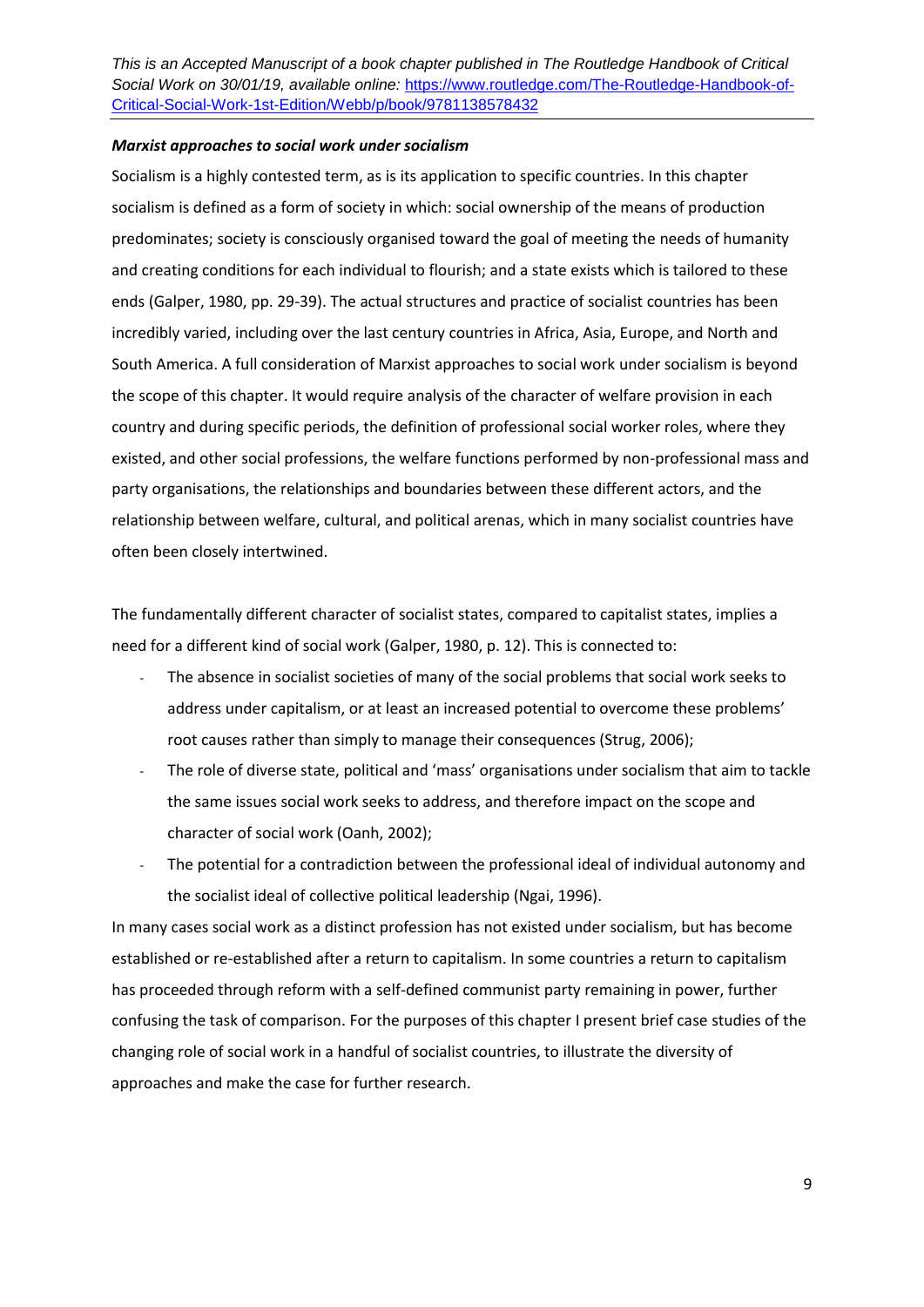China's War of Liberation culminated in 1949 with the establishment of socialism, although as a result of market reforms introduced in the 1980s it is questionable whether China still meets the definition of socialism outlined above. Social work was abolished as a discipline in the 1950s along with other social sciences that were judged as unsuited to socialism, and reintroduced in the 1980s (Ngai, 1996, pp. 289-291). However, the absence of social work as a profession during the socialist period did not mean an absence of social work. Ngai (1996, p. 293) describes the Ministry of Civil Affairs, the All-China Federation of Trades Unions, the Chinese Communist Youth League, the All-China Federation of Youth and the All-China Federation of Women as all playing 'social work service' roles that developed under socialism and continue today. There is also a strong affinity between social work and some of the innovative approaches to physical and mental health care that developed during the socialist period (see Vickers, 2015). Workers' Cultural Palaces were established in the 1950s, and provided a plethora of activities to the working class, serving as "theatre, concert and cinema", offering literacy classes, training youth workers, and providing other courses as varied as "literature, mechanics, painting, calligraphy, photography, music, dance, sports and gardening" (Xing, 2011, p. 822). Since 1985, when the major market reforms began, state funding for the cultural palaces has been significantly reduced and they have been pushed to commercialise their activities.

In Vietnam, Oanh [\(2002\)](#page-12-0) describes the different forms social work has taken throughout national reunification, the development of socialism, and then the return to capitalism – all of which Oanh witnessed personally as a practising social worker. When Vietnam was divided in 1945 the north had already begun some short-term courses provided by the French Red Cross but these were suspended. The south, still under French control until 1954, began professional social work training under a government directorate for social welfare and the Caritas School of Social Work set up by the French Red Cross. Between 1954 and 1975 there was a huge expansion of social welfare in the south, including hundreds of foreign NGOs and professional social work training courses, in what Oanh [\(2002](#page-12-0)) describes as "the other war", performing a number of functions for the US war effort. During the war, some social workers became radicalised through work amongst poorer sections of the population, and either joined the revolutionary forces or cooperated with the revolution following the defeat of the US, "in the search for an alternative model of development that would reflect the values of social equality and justice" (p. 87). Some social workers who had been trained prior to or during the war went to work afterwards as teachers, in the ministry of social welfare, in research institutes, or as part of mass organisations, which encompassed the entire population and

10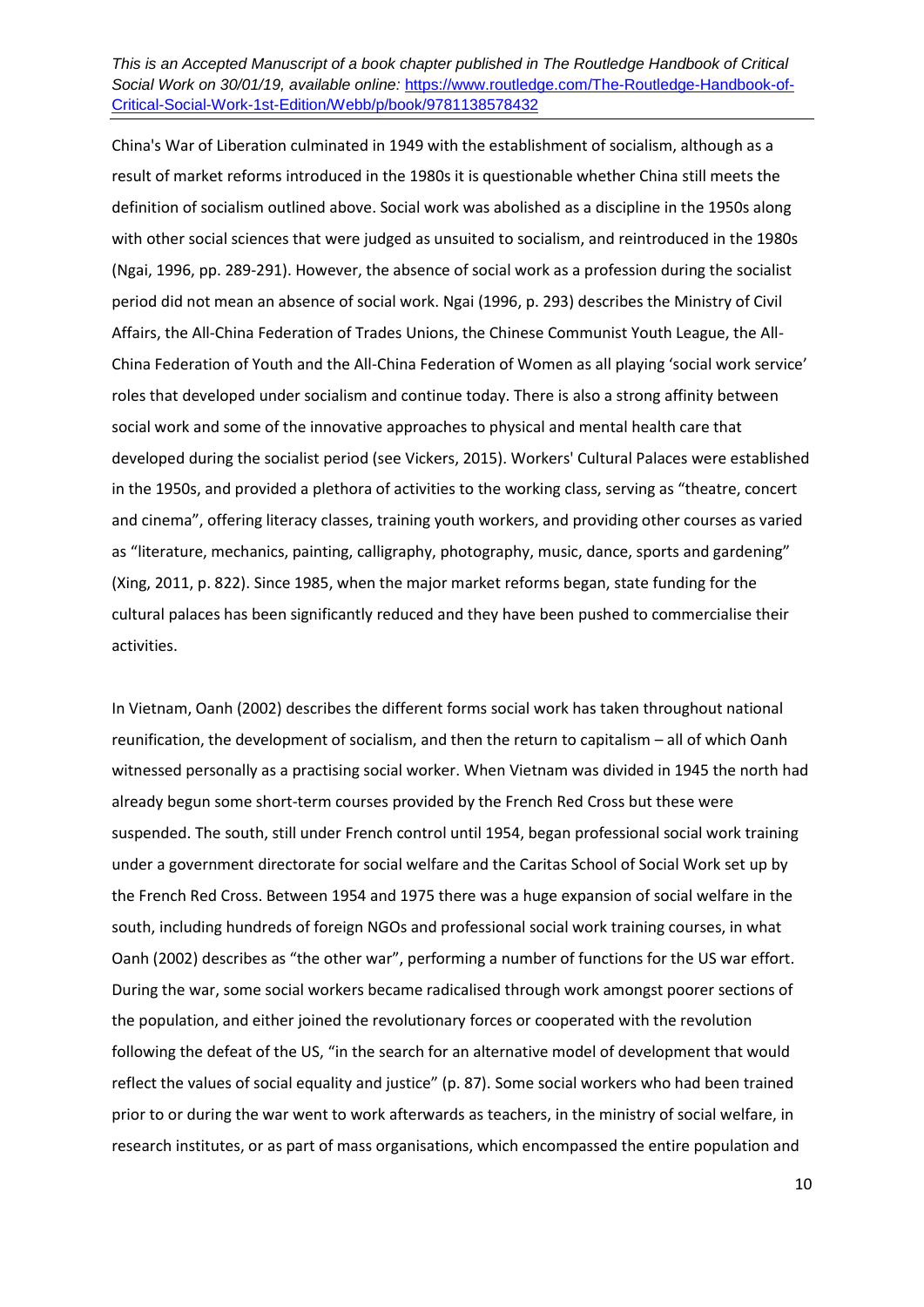were responsible for their members' welfare. The revolution integrated pre-colonial collectivist approaches to welfare, based on the local 'Phöôøng', "a cooperative organisation where people helped each other to build houses, take care of the weak and the sick and bury the dead"; these continued into the twenty-first century as a basic unit for administration and voluntary labour (p. 85). Under the period of 'modernization' and the reintroduction of the market, social work began to re-emerge as a distinct area of professional practice, in response to the re-emergence of social problems associated with capitalism. Social work was formally recognised by the government as a profession in 2010 (Oanh, 2002; Durst, Lanh, & Pitzel, 2010). As part of this re-establishment of professional social work, many training programmes were set up, involving 33 training providers by 2010, ranging from semi-private universities to the training schools of the Women's Union and the Youth Union. At university level the social work curriculum includes politics, Marxism and Ho Chi Minh studies, and the inclusion of these subjects is made mandatory by the Ministry of Education and Training. Yet despite the continued presence of Marxism within social work curricula, Durst et al. (2010) suggest social work practice in Vietnam frequently neglects structural factors and prioritises professional expertise over collective empowerment, which could suggest a disconnect between theory and practice, or alternatively different interpretations of empowerment.

In Cuba, social work since the 1959 revolution can be broadly grouped into three phases, each adding to those that went before without replacing them: the first phase involved activities by mass organisations that were not always explicitly defined as social work but would meet most definitions; the second added explicit social work roles as part of community health infrastructure; and the third focused on support for democratic participation. As an example of the first phase, the Cuban Federation of Women:

"provided an orientation for thousands of its activists in how to work with community members, especially women and children. The FMC called these activists "empirical social workers". They facilitated the entry of women into the labor market, promoted their economic, political and social involvement with the Revolution, and organized community members for participation in major educational and public health initiatives" (Strug, 2006, pp. 751-752).

Technical social work training institutes were created in 1973, with social workers playing an auxiliary role to health care practitioners. A shift in focus took place in the 1990s, in response to the extreme hardships of the 'special period'. The collapse of the Soviet Union and consequent loss of favourable trade terms combined with a tightening economic blockade imposed by the US and the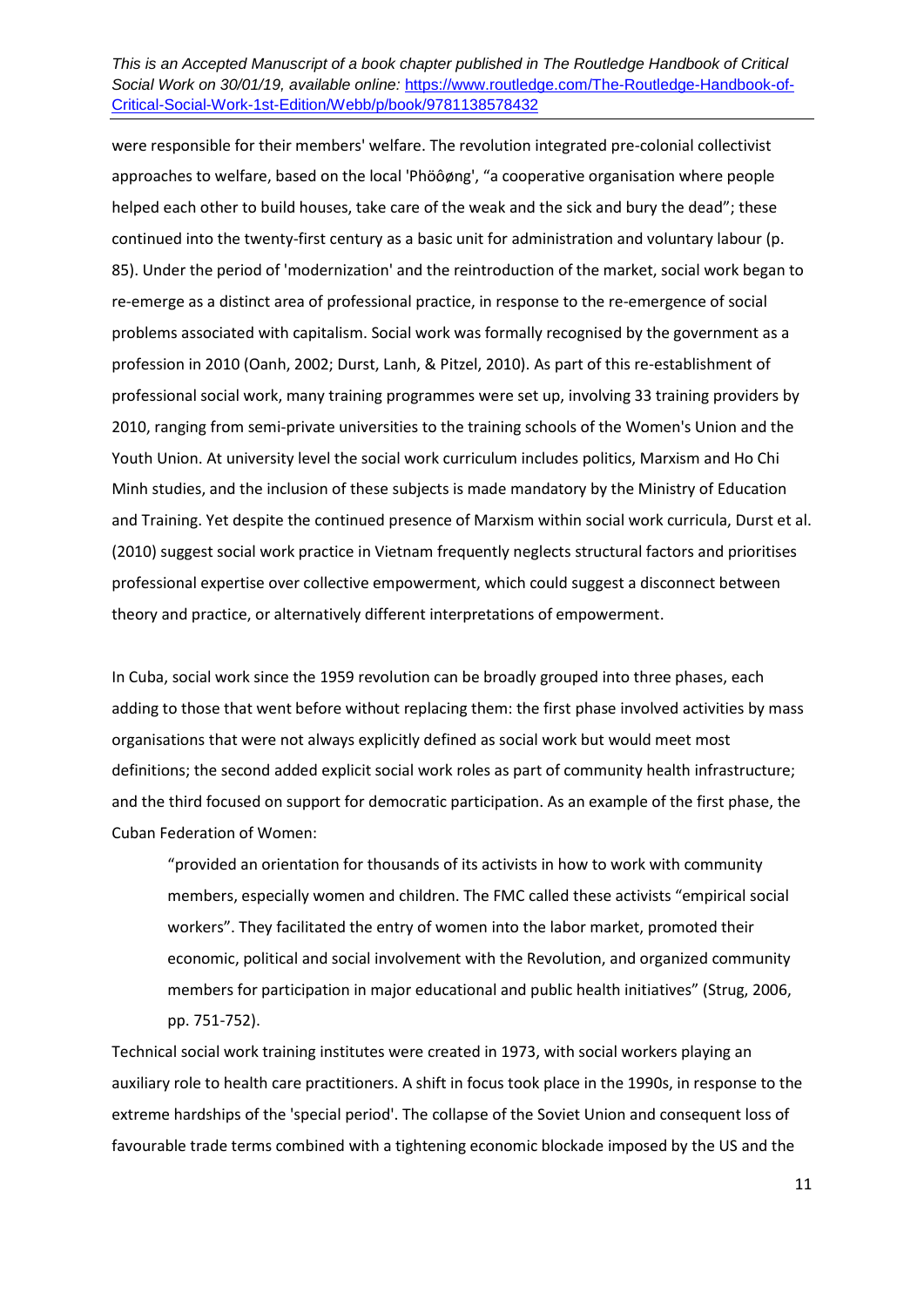expansion of tourism to drive the growth of social problems including drugs and prostitution. Part of the revolutionary leadership's response was the 'Neighbourhood Movement', including construction, environmental and other community development projects, with enabling legislation creating People's Councils as a bridge between municipalities and local communities, "comprised of community delegates, mass organizations and administrative entities" (Strug, 2006, pp. 753-755). Social workers became increasingly involved in the People's Councils, building community members' capacity to participate in the new structures, advocating for specialist services for at-risk members of society and helping with community organising. Strug (2006) cites an interview with a Cuban social work educator who described how this drove reforms of social work education, including the creation of a six-year social work degree programme for advanced social work within the Department of Sociology at the University of Havanna in 1998. This was followed by the creation of a series of paraprofessional social work schools to train out-of-school and unemployed youth. Social workers in Cuba also play a role in more targeted interventions, where young people have been involved in petty crimes or anti-social behaviour. Informed by a Marxist perspective, the existence of such behaviour is understood socially and used to drive social change while also responding to the individual. This is coordinated by the Ministry of Education and the Ministry of the Interior, with participation from provincial government and representatives from mass organisations including the Federation of Secondary School Students and the José Martí Pioneers Organization (Mendoza Diaz, 2002). In this way young people have a direct voice and vote in decisions relating to the treatment of young people.

The examples outlined above show the potential for fundamentally different roles for social workers as organisers that support members of society in meeting one another's needs as part of a socialist process that also involves the state. This contrasts with the need under capitalism for social workers to support people in resisting attacks from the ruling class and often the capitalist state, or to mitigate their most damaging effects.

### *Conclusion*

This survey of Marxist approaches to social work shows that social work can make an important contribution toward movements struggling for structural changes that will benefit humanity, but also that social work is inherently limited in achieving its goals by itself and may even perpetuate the problems it seeks to address. Marxism emphasises that realising subjective agency is dependent on analysing the constraints imposed by objective conditions, and this calls for a consciously political

12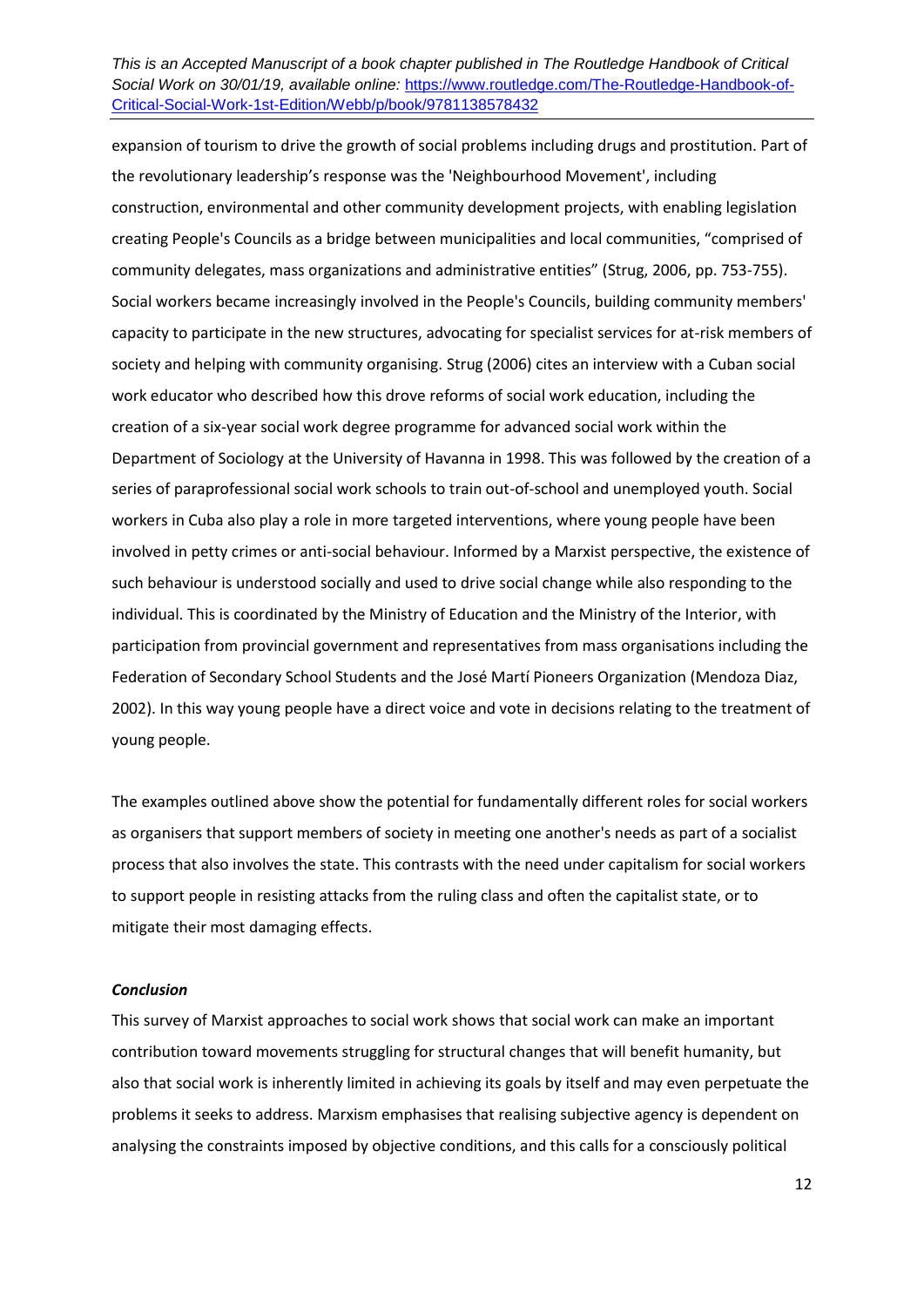practice that reflects on the relationship between the state and class forces, and the role of social work within this. Under capitalism, social work can include activities to offer political education, build alliances between oppressed groups, and help people survive the alienation and exploitation caused by capitalism long enough to transform it. Under socialism, a radical shift in approach is needed if social work is to retain its relevance, as RSW's goals of organising society to meet human needs are no longer marginal or oppositional but are also pursued by a socialist state and political and mass organisations tailored to that purpose, and professional autonomy threatens to compete with the political leadership of the revolution. Approaches to social work and welfare in countries where Marxist-led revolutions have tried to build socialism offer a rich source of experience, but are under-documented in English. Recent steps toward broadening what constitutes social work, through the concept of 'popular social work', represent a step forward but there is much still to be done in documenting and sharing a wider range of experience accumulated by Marxist social workers internationally.

# *References*

- Ablett, P., & Morley, C. (2016). Towards a History of Critical Traditions in Australian Social Work. *Social Alternatives, 35*(4), 7-13. Retrieved from: http://socialalternatives.com/
- Armstrong, A., Banks, S., & Craig, G. (2016). *Re-examining Benwell Community Development Project and its legacy*. Durham: Centre for Social Justice and Community Action.

Bailey, R., & Brake, M. (Eds.). (1975). *Radical Social Work*. London: Edward Arnold.

- Baldock, P. (1982). Community work and the social services departments. In G. Craig, N. Derricourt, & M. Loney (Eds.), *Community Work and the State: Towards a radical practice* (pp. 24-35). London: Routledge and Kegan Paul.
- Blagg, H., & Derricourt, N. (1982). Why we need to reconstruct a theory of the state for community work. In G. Craig, N. Derricourt, & M. Loney (Eds.), *Community Work and the State: Towards a radical practice* (pp. 11-23). London: Routledge and Kegan Paul.
- <span id="page-12-0"></span>Cooke, I., & Shaw, M. (Eds.). (1996). *Radical Community Work: Perpsectives from Practice in Scotland*. Edinburgh: Moray House Institute of Education.
- Corrigan, P., & Leonard, P. (1978). *Social Work Practice Under Capitalism: A Marxist Approach*. London: MacMillan.
- Craig, G., Derricourt, N., & Loney, M. (Eds.). (1982). *Community Work and the State: Towards a radical practice*. London: Routledge & Kegan Paul.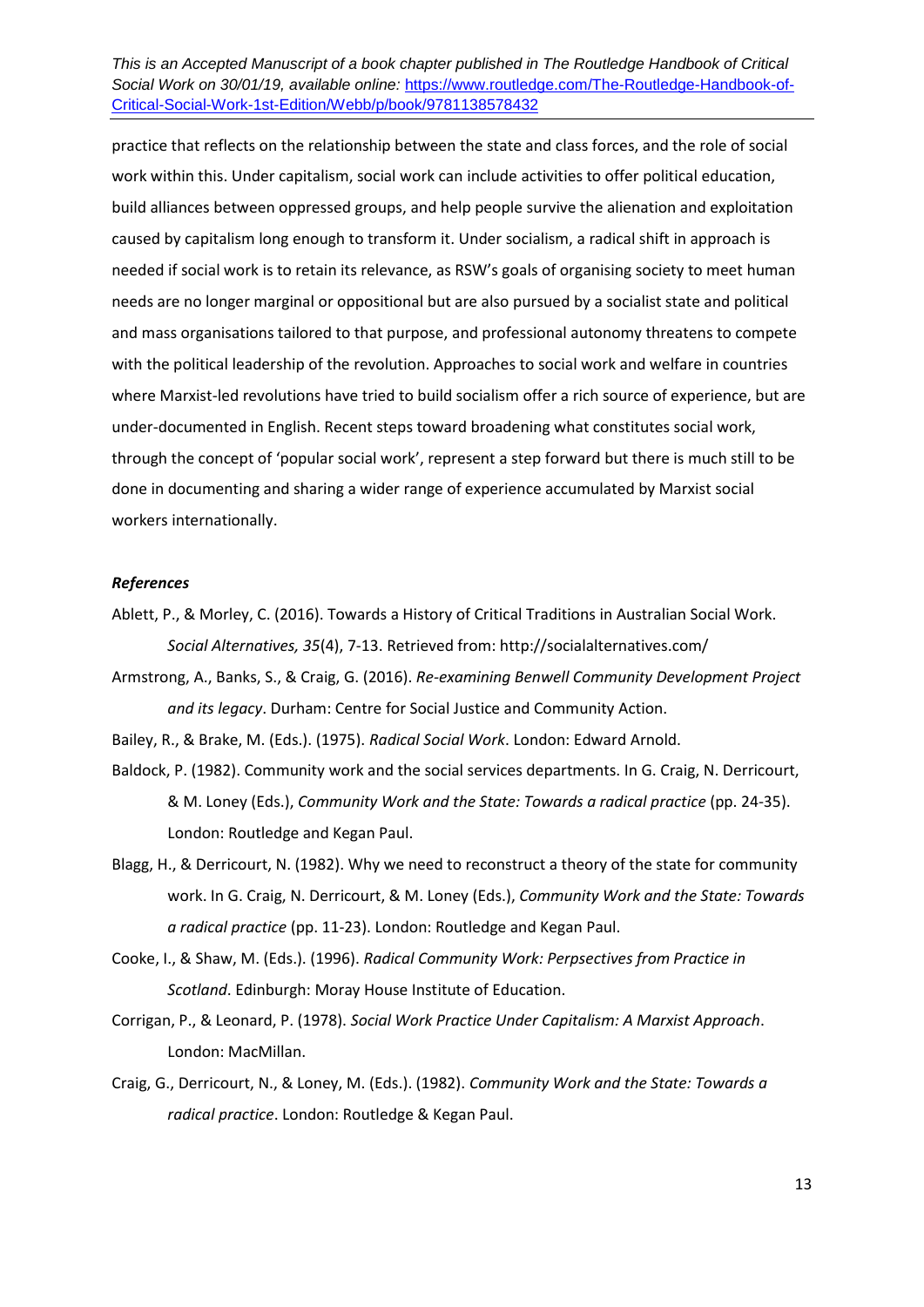Durst, D., Lanh, T. H., & Pitzel, M. (2010). A Comparative Analysis of Social Work in Vietnam and Canada: Rebirth and Renewal. *Journal of Comparative Social Work, 5*(2), 1-12.

Fleetwood, M., & Lambert, J. (1982). Bringing socialism home: Theory and practice for a radical community action. In G. Craig, N. Derricourt, & M. Loney (Eds.), *Community Work and the State: Towards a radical practice* (pp. 48-58). London: Routledge & Kegan Paul.

Galper, J. (1980). *Social Work Practice: A radical perspective*. Englewood Cliffs, NJ: Prentice-Hall.

- Gramsci, A. (1929-1935/1982). *Selections from the Prison Notebooks*. London: Lawrence and Wishart.
- Ioakimidis, V. (2011). Welfare under warfare: the Greek struggle for emancipatory social welfare (1940-44). In M. Lavalette & V. Ioakimidis (Eds.), *Social Work in Extremes: Lessons for social work internationally* (pp.115-132). Bristol: Policy Press.
- Kirk, J. M., & Erisman, H. M. (2009). *Cuban Medical Internationalism: Origins, Evolution, and Goals.*  Basingstoke: Palgrave MacMillan.
- Lavalette, M. (Ed.). (2011). *Radical Social Work Today: Social work at the crossroads*. Bristol: Policy Press.
- Lavalette, M., & Ferguson, I. (Eds.). (2011). *International Social Work and the Radical Tradition*. Birmingham: Venture Press.
- Lavalette, M., & Ioakimidis, V. (Eds.). (2011). *Social Work in Extremes: Lessons for social work internationally*. Bristol: Policy Press.
- Lenin, V. I. (1895-1916/1972). *Philosophical Notebooks*. London: Lawrence & Wishart.
- Lenin, V. I. (1917/1972). *The State and Revolution*. Moscow: Progress.

London Edinburgh Weekend Return Group. (1980). *In and Against the State*. London: Pluto Press.

Marx, K. (1857/1973). *Grundrisse*. London: Penguin.

- Marx, K. (1859/1971). *A Contribution to the Critique of Political Economy*. London: Lawrence & Wishart.
- Marx, K., & Engels, F. (1845/1991). *The German Ideology*. London: Lawrence & Wishart.
- Mendoza Díaz, J. (2002). Cuba's Experience in the Attention of Minors with Conduct Disorder. *Social Work Development and Practice in Cuba and in the U.S.* Available at: http://www.redandgreen.org/Cuba/Social\_Work/index.htm [accessed: 26<sup>th</sup> September 2017].
- Mota, A. E. (2013). Brazilian Social Work: profession and field of knowledge. *Revista Katálysis, 16*(1), 28-38. Retrieved from: https://periodicos.ufsc.br/index.php/katalysis/index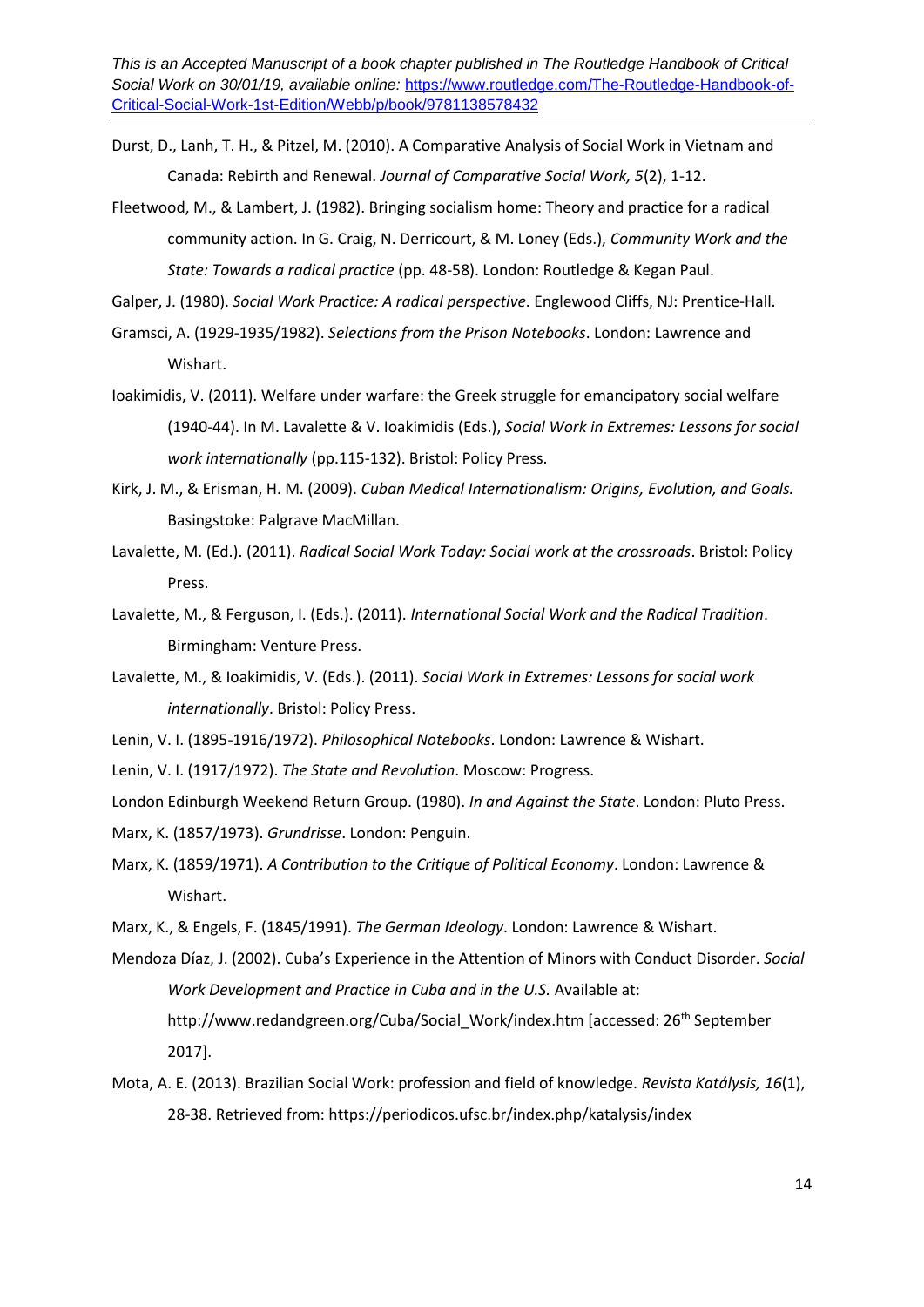- Ngai, N. P. (1996). Revival of social work education in China. *International Social Work, 39*, 289-300. doi:10.1177/002087289603900306
- Oanh, N. T. (2002). Historical development and characteristics of social work in today's Vietnam. *International Journal of Social Welfare, 11*(1), 84-91. doi:10.1111/1468-2397.00199
- Owen, J. (2013). Tenants may beat 'bedroom tax' with new bathrooms. *The Guardian*. Available at: www.independent.co.uk/news/uk/politics/tenants-may-beat-bedroom-tax-with-newbathrooms-8777211.html [accessed: 28 September 2017].
- Reisch, M., & Andrews, J. (2001). *The Road Not Taken: A history of radical social work in the United States*. Philadelphia, PA: Brunner-Routledge.
- Schilde, K. (2003). 'First-Aid Squad in the Class Struggle': The International Red Aid and Selected National Sections in Comparison. In S. Hering & B. Waaldijk (Eds.), *History of Social Work in Europe (1900-1960): Female Pioneers and Their Influence on the Development of International Social Organizations* (pp. 139-150). Wiesbaden: GWV Fachverlage GmbH.
- Singh, G., & Cowden, S. (2015). The intensification of neoliberalism and the commodification of human need – a social work perspective. *Critical and Radical Social Work, 3*, 375–387. doi:10.1332/204986015X14417170590709
- Stevenson, G. (1978). Social Relations of Production and Consumption in the Human Service Occupations. *International Journal of Health Services, 8*, 453-463. doi:10.2190/CAFQ-BD2L-3VR8-TXVW
- Strug, D. (2006). Community-oriented Social Work in Cuba: Government Response to Emerging Social Problems. *Social Work Education, 25*, 749-762. doi:10.1080/02615470600905994
- Tavares, M. A. (2013). Marx, Marxisms and Social Work. *Revista Katálysis, 16*(1), 13-15. Retrieved from: https://periodicos.ufsc.br/index.php/katalysis/index
- Vickers, T. (2012). *Refugees, Capitalism and the British State: Implications for social workers, volunteers and activists*. London: Ashgate.
- Vickers, T. (2015). Marxist Approaches to Social Work. In S. A. Webb (Ed.), *International Encyclopedia of Social & Behavioral Sciences (2nd Edition)*. Amsterdam: Elsevier.
- Watt, P. (2016). A nomadic war machine in the metropolis. *City, 20*, 297-320. doi:10.1080/13604813.2016.1153919
- Wilson, M. G., & Hernández, I. P. (2011). The Liberatory Tradition in Nicaraguan Social Work. In M. Lavalette and I. Ferguson (Ed.), *International Social Work and the Radical Tradition* (pp.73- 90). Birmingham: Venture Press.